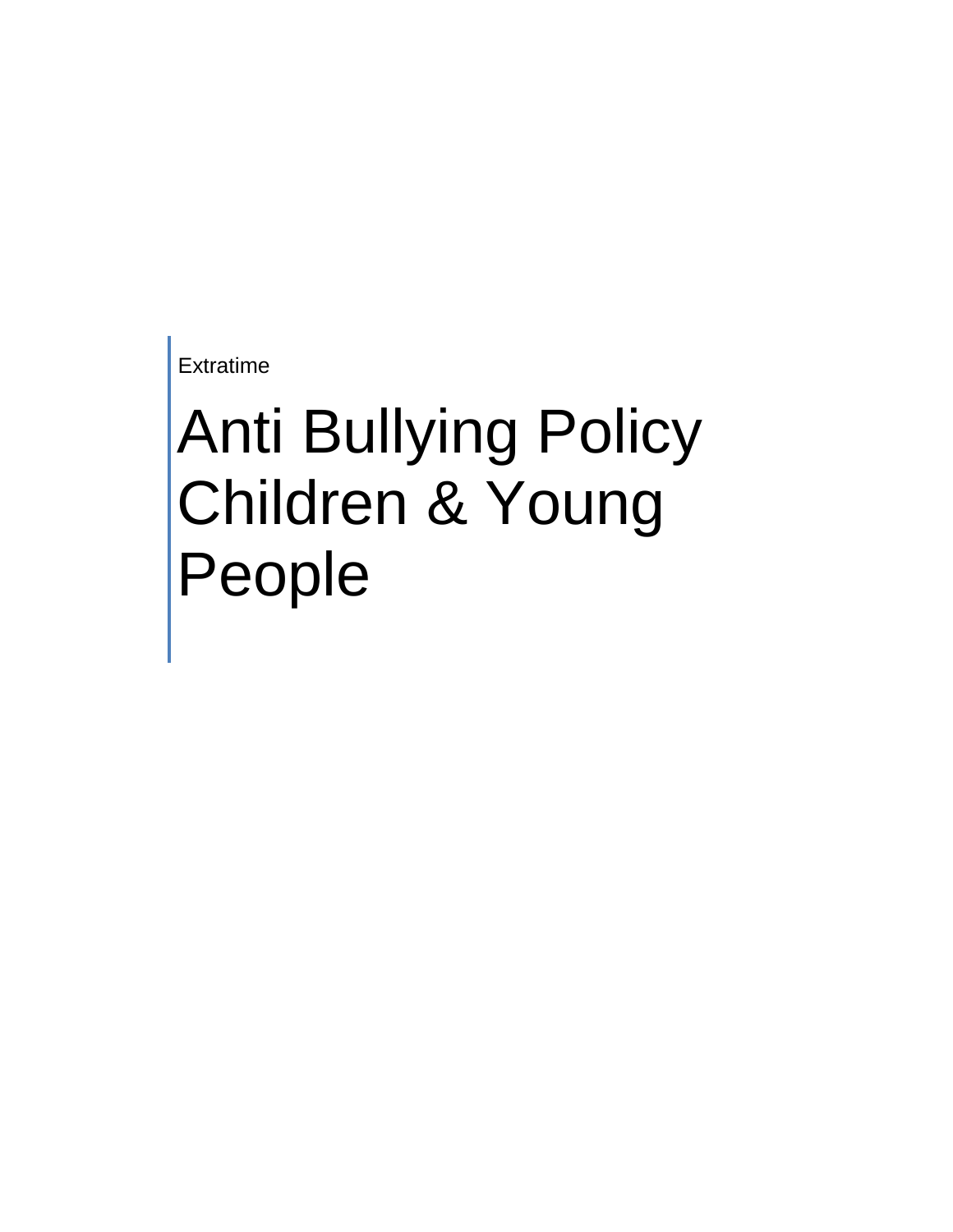

## **Statement of Intent**

extratime are committed to providing a caring, friendly and safe environment for all of our children/young people so they can participate in activities in a relaxed and secure atmosphere. Bullying of any kind is unacceptable at the projects. If bullying does occur, all children/young people should be able to tell and know that incidents will be dealt with promptly and effectively. extratime is a *TELLING* project. This means that *anyone* who knows that bullying is happening is expected to tell the staff.

At extratime we recognise that -

- All children are entitled to play in an environment free from humiliation, oppression and abuse.
- Bullying is a form of cruelty that includes name calling, teasing, and punching, intimidation, extortion and in its extreme maiming or murder.
- The victims suffer physical & psychological abuse leading to feelings of isolation, insecurity, anxiety & fear.
- Bullies often feel insecure & inadequate themselves. They need to achieve some success to make them feel good about themselves.
- Bullying affects everyone, not just the bullies and bullied. It also affects children/young people who witness incidents; they may be drawn into the taunting and tormenting.

# **What Is Bullying?**

Bullying is the use of aggression with the intention of hurting another person. Bullying results in pain and distress to the victim.

Bullying can be:

- Emotional being unfriendly, excluding, tormenting (e.g. hiding books, threatening gestures)
- Physical pushing, kicking, hitting, punching or any use of violence
- Racist racial taunts, graffiti, gestures
- Sexual unwanted physical contact or sexually abusive comments
- Homophobic because of, or focussing on the issue of sexuality
- Verbal name-calling, sarcasm, spreading rumours, teasing

### **Why is it important to respond to bullying?**

Bullying hurts. No one deserves to be a victim of bullying. Everybody has the right to be treated with respect. Children/young people who are bullying need to learn different ways of behaving. extratime has a responsibility to respond promptly and effectively to issues of bullying.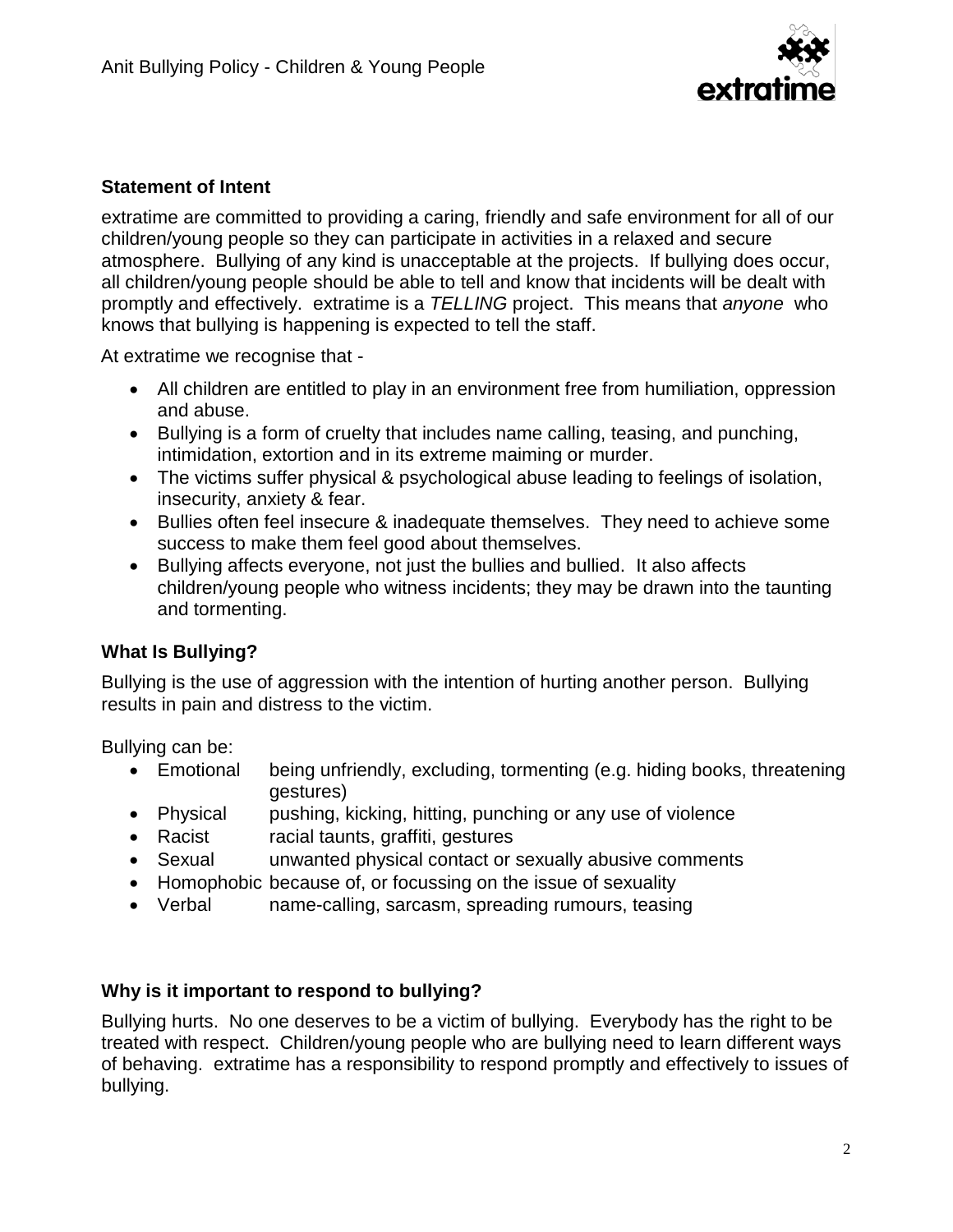

# **Objectives of this Policy**

- All staff, children, young people and parents should have an understanding of what bullying is.
- All staff should know what the project's policy is on bullying, and follow it when bullying is reported.
- All children, young people and parents should know what the project policy is on bullying, and what they should do if bullying arises.
- As an organisation, we take bullying seriously. Children, young people and parents should be assured that they will be supported when bullying is reported.
- Bullying will not be tolerated.

# **Signs and Symptoms**

A child/young person may indicate by signs or behaviour that he or she is being bullied. Adults should be aware of these possible signs and that they should investigate if a child/young person:

- is frightened of walking to or from the project
- changes their usual routine
- is unwilling to go to project
- begins truanting
- becomes withdrawn anxious, or lacking in confidence
- starts stammering
- attempts or threatens suicide or runs away
- cries themselves to sleep at night or has nightmares
- $\bullet$  feels ill in the morning
- comes home with clothes torn or toys damaged
- has possessions go "missing"
- asks for money or starts stealing money (to pay bully)
- has dinner or other monies continually "lost"
- has unexplained cuts or bruises
- comes home starving (money / lunch has been stolen)
- becomes aggressive, disruptive or unreasonable
- is bullying other children/young people or siblings
- stops eating
- is frightened to say what's wrong
- gives improbable excuses for any of the above

These signs and behaviours could indicate other problems, but bullying should be considered a possibility and should be investigated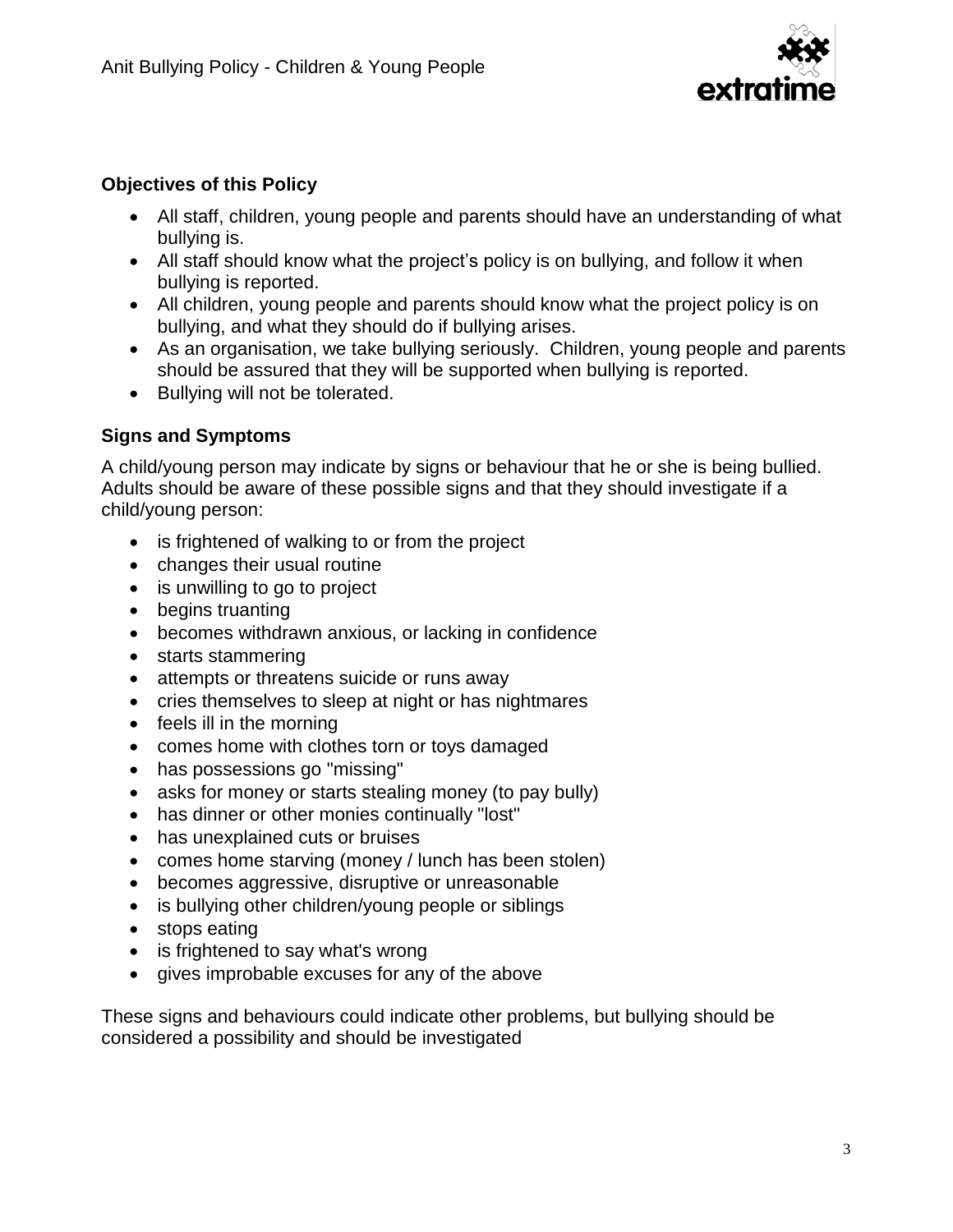

### **Procedures**

- 1. Report bullying incidents to staff
- 2. In cases of serious bullying, the incidents will be recorded by staff
- 3. In serious cases parents should be informed and will be asked to come in to a meeting to discuss the problem
- 4. If necessary and appropriate, police will be consulted
- 5. The bullying behaviour or threats of bullying must be investigated and the bullying stopped quickly
- 6. An attempt will be made to help the bully (bullies) change their behaviour

### **Outcomes**

- 1. The bully (bullies) may be asked to genuinely apologise. Other consequences may take place.
- 2. In serious cases, suspension or even exclusion will be considered
- 3. If possible, the children/young people will be reconciled
- 4. After the incident / incidents have been investigated and dealt with, each case will be monitored to ensure repeated bullying does not take place.

### **Prevention**

- writing a set of club rules
- signing a behaviour contract
- writing stories or poems or drawing pictures about bullying
- reading stories about bullying
- making up role-plays
- having discussions about bullying and why it matters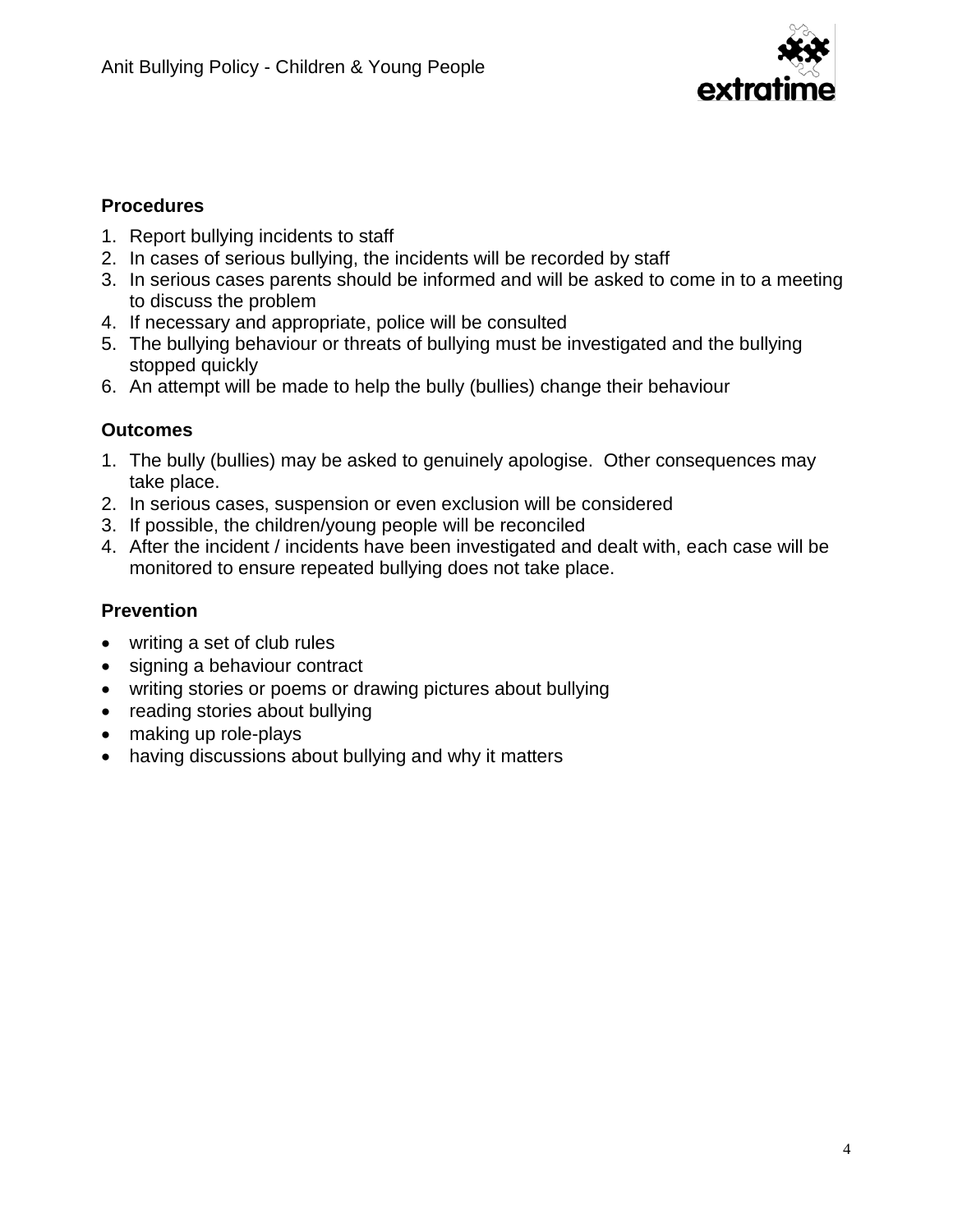